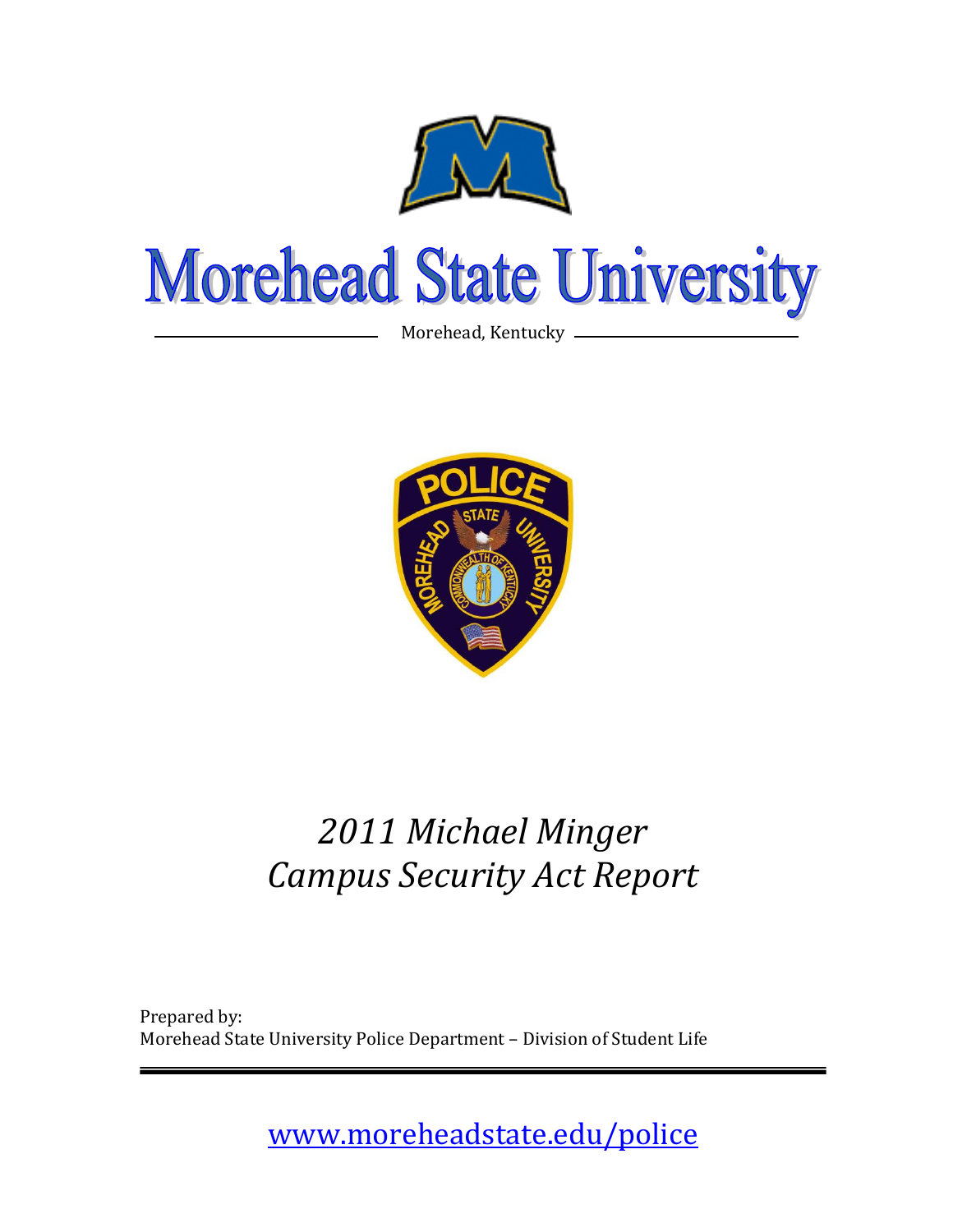The **Michael Minger Act** is a Kentucky state law that requires public colleges and universities as well as private institutions licensed by the Kentucky [Council on](http://www.cpe.state.ky.us/)  [Postsecondary Education](http://www.cpe.state.ky.us/) (CPE) to report campus crimes to their employees, students and the public on a timely basis.

The law requires a public crime log recording incidents known to campus police and other campus officials, as well as special reports when there is an ongoing threat to the safety of students and employees.

Schools must also report their crime statistics annually to the CPE which has responsibility for developing formats for reporting crime statistics and for ensuring that annual reports are received from the institutions.

The State Fire Marshal is granted access to the property of any institution that is covered by the **Michael Minger Act** for the purpose of inspection, investigation, or any other action necessary to prevent fire loss or to determine the origin of any fire.

Campus officials must also immediately report each fire or threat of fire to the state fire marshal's office and local authorities. School officials that violate the law may be fined up to \$1,500, be imprisoned in their county jail for up to 30 days, or both.

This law was championed by [Gail Minger](http://www.securityoncampus.org/aboutsoc/cleryaward/1999_2000.html) after her son Michael was killed in an arson fire at Murray State University on September 18, 1998. The school had kept information about an earlier arson fire in Minger's residence hall from students and their parents. The law took effect July 14, 2000.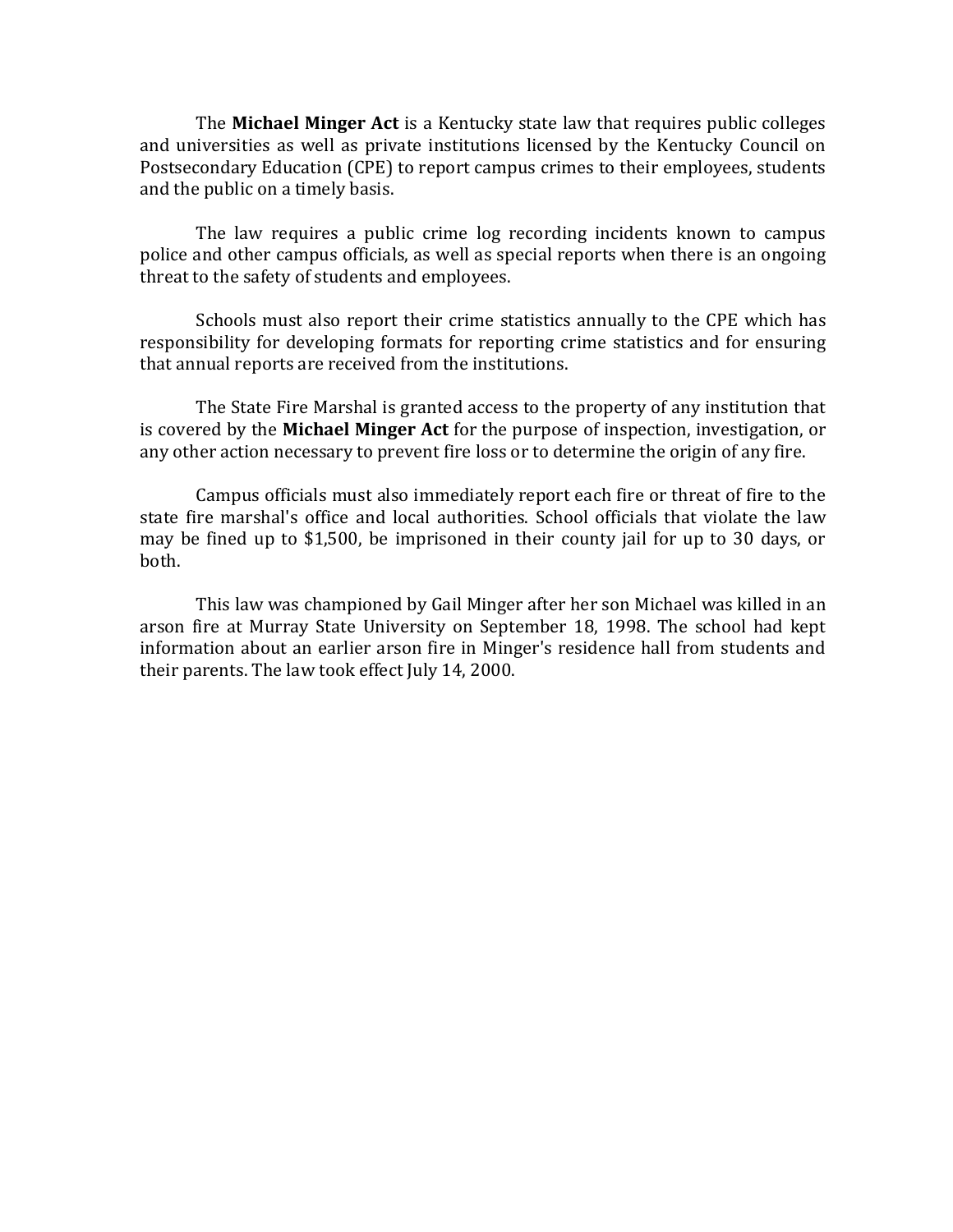# **Morehead State University Police Department**

### **The Michael Minger Act Report for Calendar Year 2012**

### **Activity Reported for Calendar Year 2011**

Section 1: Campus Security Authority

#### *List campus security authority personnel (definition at KRS 164.948(2)):*

All Morehead State University Division of Student Life administrators meet the definition of Campus Security Authority Personnel. This includes, but is not limited to, the Vice President for Student Life, Assistant VP/Dean of Students, the Director of Housing and Residence Education, and all full-time employees of the Morehead State University Police Department.

# *Describe the extent and nature of enforcement authority of campus security authority personnel:*

The Morehead State University Police Department is a public safety and security department organized in accordance with KRS 164.950- KRS 164.980. Police Officers are serving at the pleasure and appointed by the MSU Board of Regents. In accordance with KRS 164.955, Morehead State University police officers have general police powers. The police officers possess all of the Common Law and Statutory powers, privileges and immunities of Sheriffs.

Morehead State University police officers exercise police powers upon any real property owned or occupied by the institution, including streets passing through and adjacent thereto. The powers may be exercised in any court of the Commonwealth where Morehead State University owns or occupied property. In addition, MSU police officers have jurisdiction in Rowan County in accordance with an agreement signed by the Sheriff of Rowan County as provided for in KRS 164.955. Also, MSU police officers have jurisdiction to conduct investigations anywhere in the Commonwealth, provided such investigations related to criminal offenses which have occurred on property controlled by Morehead State University. Morehead State University police officers must successfully complete a basic police training course approved by the Kentucky Law Enforcement Council. In addition, each police officer must complete an annual forty hour in-service course conducted or approved by the Kentucky Law Enforcement Council.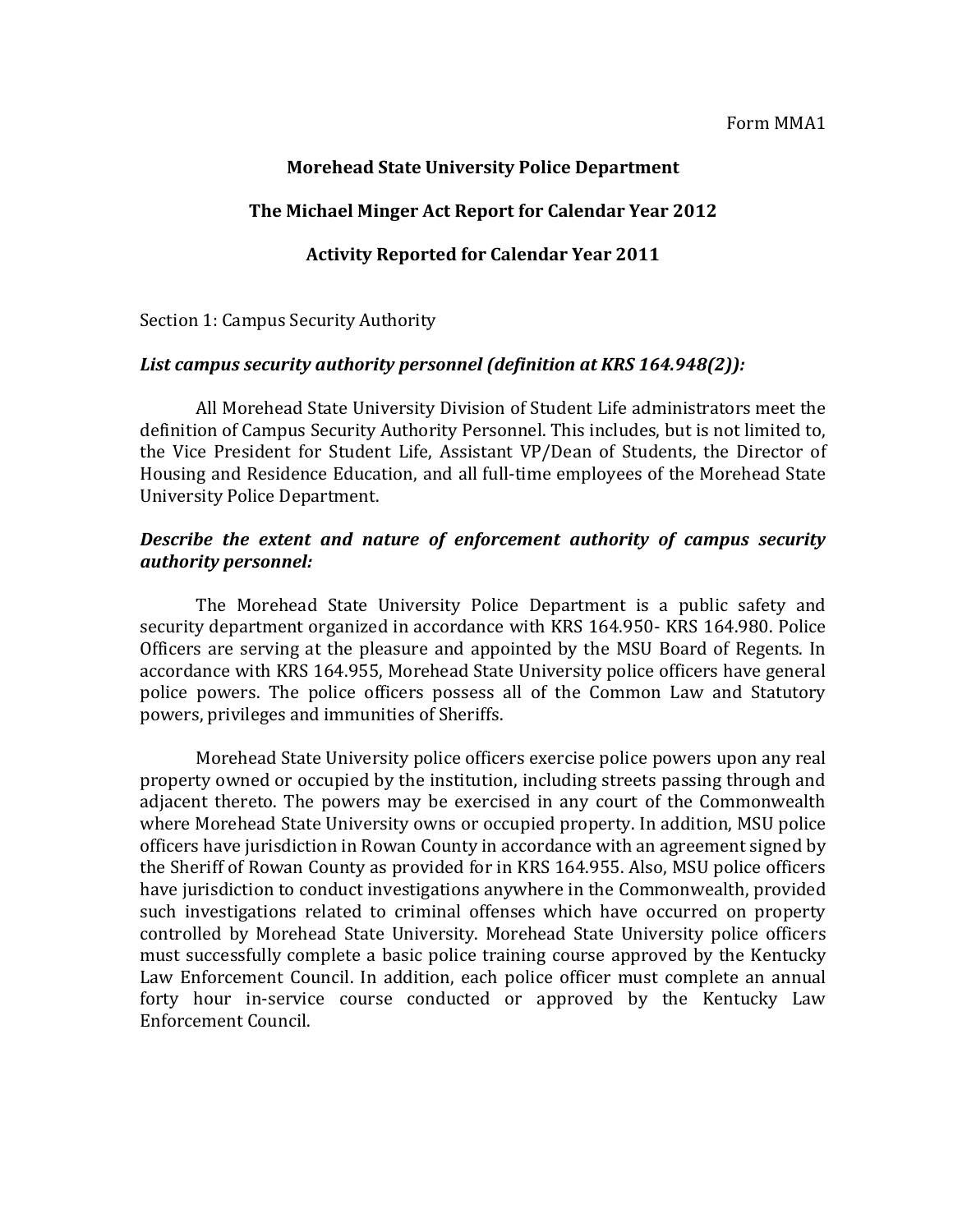## *Describe the working relationship of campus security authority personnel with state and local police agencies:*

Morehead State University Police Department works with state and local law enforcement agencies within Rowan County. Under a mutual aid agreement, other agencies respond to campus situations and the university police assist with off campus situations. Morehead State University has established the following policies and procedures to enhance the security of the campus community:

Persons remaining in buildings after normal operating hours must have appropriate identification and authorization. Faculty and staff members are permitted within facilities 24 hours per day. Faculty and staff will be required to produce their Medeco key and a University ID card, when so requested by member of the MSU Police Department. Students must obtain the approval of the department chairperson and possess an approved "After Hour Facility Utilization Authorization Slip". Students must have their copy of the slip and a valid University ID card in their possession and present same upon request.

Residence halls permit entry through the main entrance requiring card access 24 hours a day. The University Police employs student workers as student cadets by randomly patrolling the campus during the hours of 7 pm – 1am (8 pm – 2pm during day light savings). Any one present in a residence hall may be asked to show an MSU ID card to prove residency and their right to use the facilities. Failure to produce proper identification upon request, MSU Police Department, or any MSU employee may result in disciplinary action.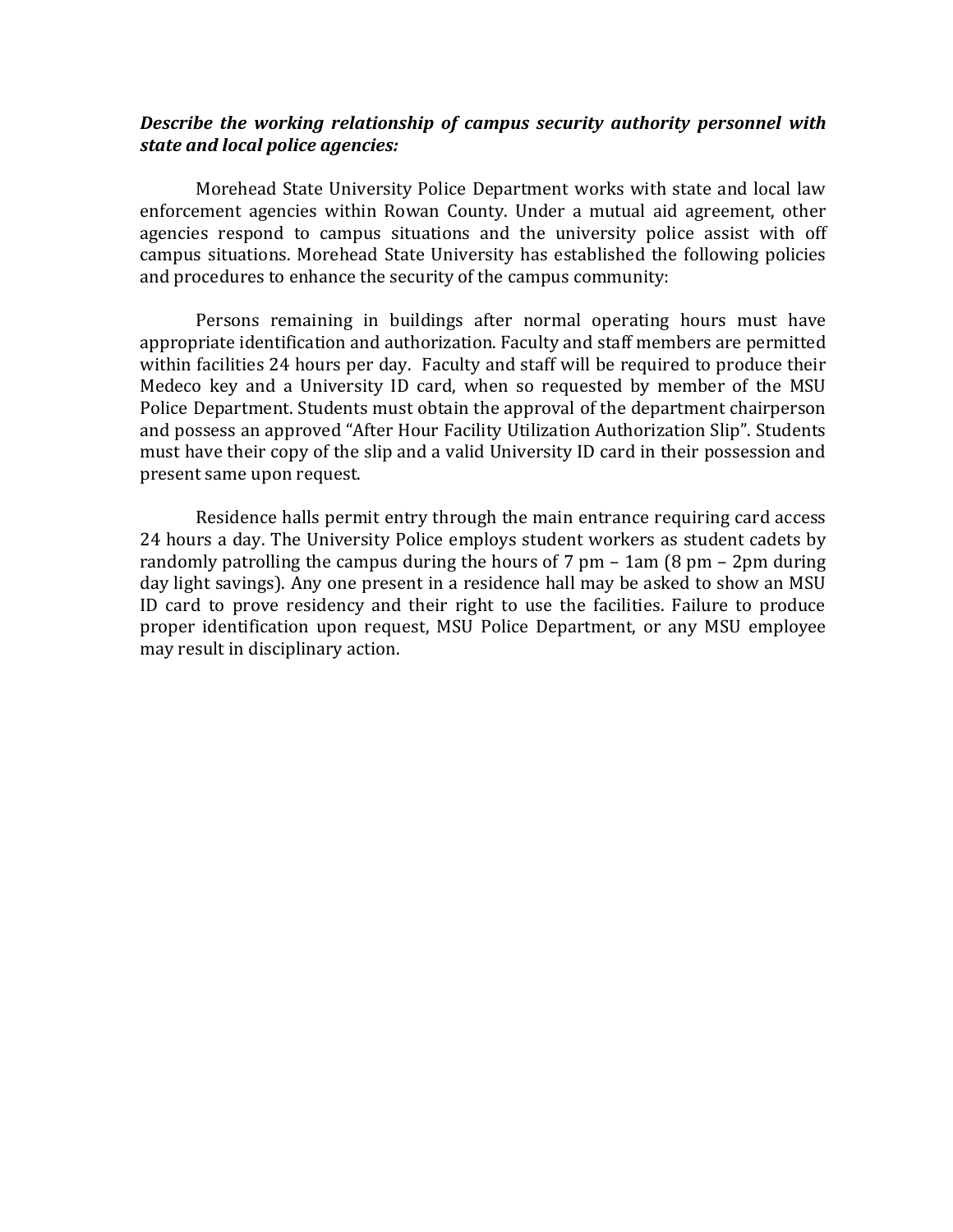Form MMA1

# **Morehead State University Police Department**

#### **The Michael Minger Act Report for Calendar Year 2012**

#### **Activity Reported for Calendar Year 2011**

#### **Section 2: Description of Information Programs**

*Describe programs that inform students and employees about:*

#### *(a) Campus Safety and Security:*

The University Office of Student Life utilizes both on-campus and off-campus resources to make students aware of the dangers they may encounter throughout their college experience. The Morehead State University Police Department presents regularly scheduled programs at orientations and in residence halls promoting crime prevention and security awareness. Topics include, but are not limited too; theft, rape, drugs, alcohol and personal & property security. Crime reporting is stressed in all programs by the MSU Police Department.

Engravers are made available for students, faculty, and staff to engrave valuable personal property. A crime alert program provides for campus notices to be posted in specific areas.

Voice and e-mail bulletin systems are used to make announcements to the University community as needed. Media releases to the campus population are made in coordination with the Office of Media Relations.

#### *(b) How to report a crime:*

The Morehead State University Police Department maintains a 24-hours a day, 7 days per week operation. Sworn police officers and state certified dispatchers are on duty to respond to any crime, suspected crime, or incident, requiring police attention. Emergency phones are available throughout the campus. The MSU Police Department actively participates in programs to promote crime awareness and reporting.

**If you are the victim of crime, suspect that a crime has been committed, or have witnessed a crime, report this to the MSU Police Department, 100 Laughlin Health Building, phone (606) 783-2035, or call 911.**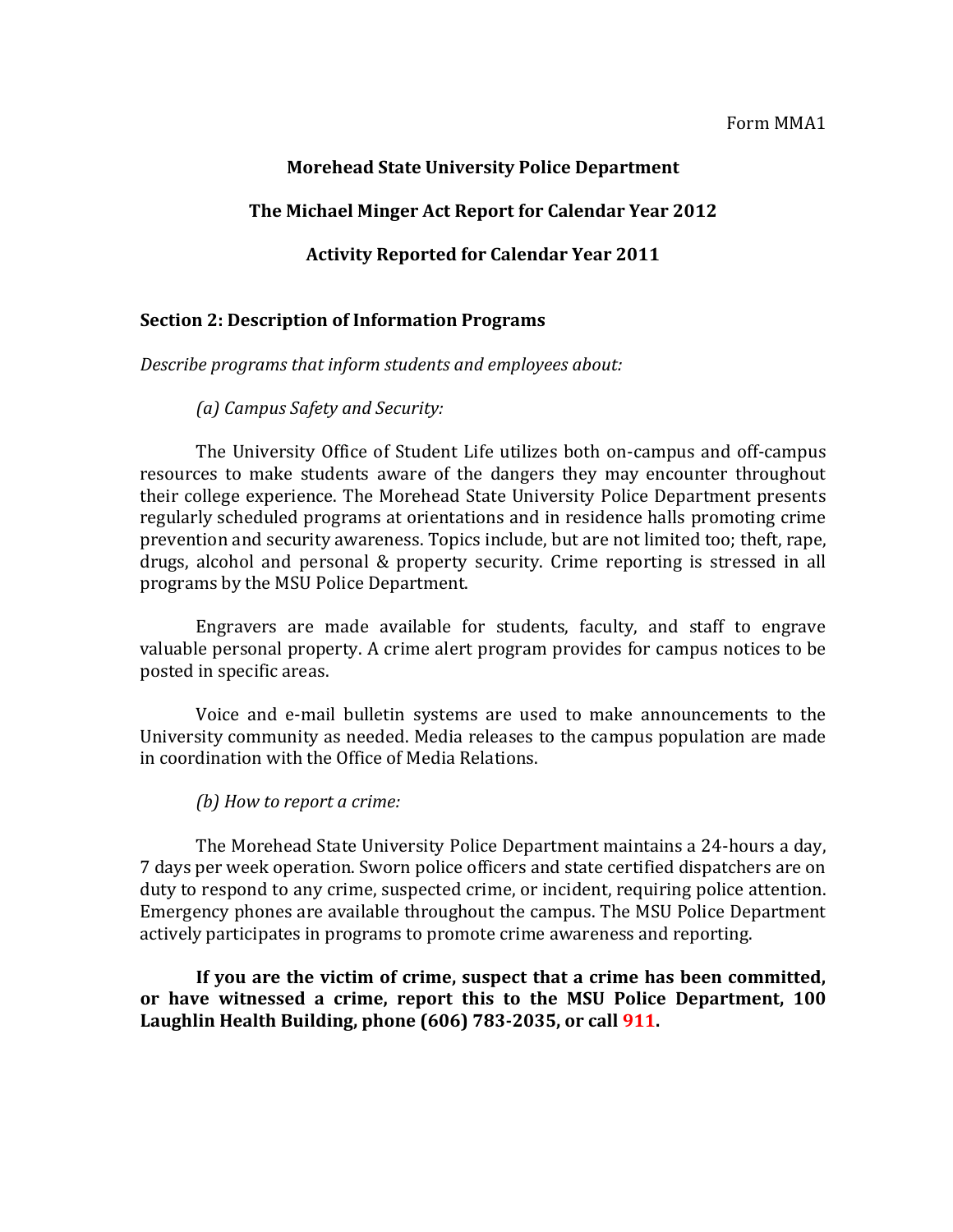#### *(c) How to prevent crimes:*

Unauthorized persons are not permitted in residence halls and should be reported to the residence hall staff or the MSU Police Department (783-2035). **If you believe a crime has been or is about to be committed, contact the MSU Police Department immediately.** Specific guest and visitation policies are contained in *"The Eagle Student Handbook".*

Campus safety and assessment surveys will be conducted twice annually (normally May and September). The Chief of Police and the Coordinator of Environmental Health and Safety, or their designated representatives, shall make a campus survey at night to determine lighting adequacy and needs. They will accomplish the survey on foot and make every effort to observe all possible routes used by the University community, including parking lots. The Chief of Police will create a comprehensive report of all items identified and will share the report with the Vice President for Administration and Fiscal Services, the Director of Risk & Compliance, the Assistant Vice President for Facilities Management and the Vice President for Student Life.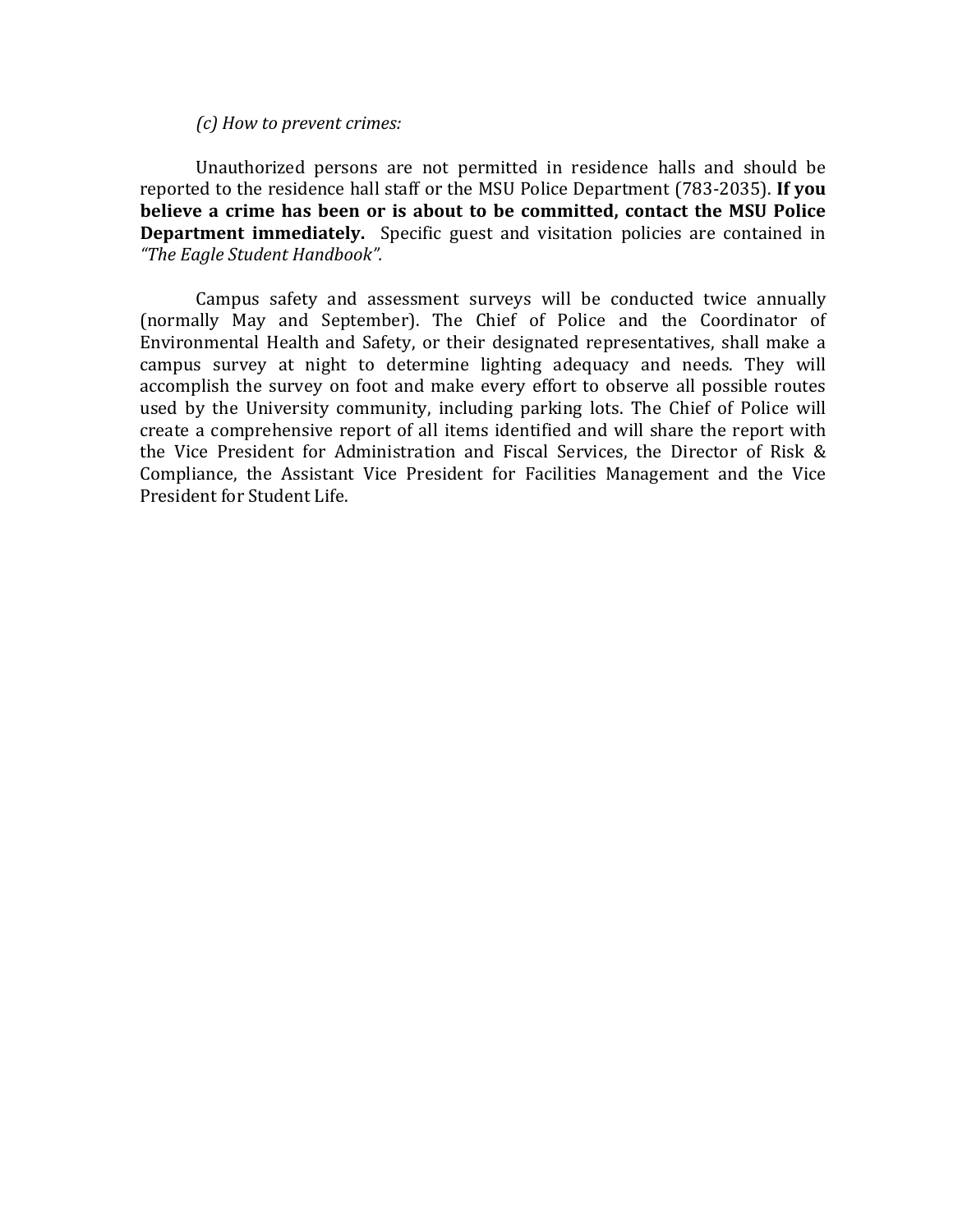# Morehead State University Police Department The Michael Minger Act Report for 2012 Activity Reported for Calendar Year 2011 *(Main Campus)* **Table 1 – Crimes**

|                                 | <b>On-Campus</b> |                  | <b>Off-Campus</b> |                  |
|---------------------------------|------------------|------------------|-------------------|------------------|
|                                 | Total            | Residential      | Recognized/       | Public           |
| Crime                           | Campus           | Facility         | owned/leased/     | Property         |
| Category                        | Property         | Crimes (3)       | controlled        | Crimes           |
|                                 | Crimes           |                  |                   |                  |
| (1)                             | (2)              | (Subset of       | Property          | (5)              |
|                                 |                  | <b>Campus</b> )  | Crimes (4)        |                  |
| Arson                           | 4                | 3                | $\boldsymbol{0}$  | $\boldsymbol{0}$ |
| Assault                         | 3                | $\mathbf{1}$     | $\boldsymbol{0}$  | $\overline{0}$   |
| <b>Burglary</b>                 | 9                | 7                | $\boldsymbol{0}$  | $\boldsymbol{0}$ |
| Criminal Damage/Mischief        | 20               | 8                | $\boldsymbol{0}$  | $\boldsymbol{0}$ |
| Manslaughter                    | $\boldsymbol{0}$ | $\boldsymbol{0}$ | $\boldsymbol{0}$  | $\boldsymbol{0}$ |
| Menacing                        | 4                | $\overline{2}$   | $\boldsymbol{0}$  | $\boldsymbol{0}$ |
| Motor Vehicle Theft             | $\boldsymbol{0}$ | $\boldsymbol{0}$ | $\boldsymbol{0}$  | $\boldsymbol{0}$ |
| Murder                          | $\boldsymbol{0}$ | $\boldsymbol{0}$ | $\boldsymbol{0}$  | $\boldsymbol{0}$ |
| Reckless Homicide               | $\boldsymbol{0}$ | $\boldsymbol{0}$ | $\boldsymbol{0}$  | $\overline{0}$   |
| Robbery                         | $\boldsymbol{0}$ | $\boldsymbol{0}$ | $\boldsymbol{0}$  | $\boldsymbol{0}$ |
| Sex Offenses - Forcible         | $\overline{2}$   | 1                | $\boldsymbol{0}$  | $\boldsymbol{0}$ |
| Sex Offenses - Non-Forcible     | $\boldsymbol{0}$ | $\boldsymbol{0}$ | $\boldsymbol{0}$  | $\boldsymbol{0}$ |
| <b>Stalking</b>                 | $\boldsymbol{0}$ | $\boldsymbol{0}$ | $\boldsymbol{0}$  | $\boldsymbol{0}$ |
| <b>Terroristic Threatening</b>  | 7                | 5                | $\boldsymbol{0}$  | $\overline{1}$   |
| Theft                           | 55               | 13               | $\boldsymbol{0}$  | 3                |
| <b>Wanton Endangerment</b>      | $\boldsymbol{0}$ | $\boldsymbol{0}$ | $\boldsymbol{0}$  | $\boldsymbol{0}$ |
| <b>Weapons Possession</b>       | $\overline{0}$   | $\mathbf{0}$     | $\boldsymbol{0}$  | $\boldsymbol{0}$ |
|                                 |                  |                  |                   |                  |
| <b>Category of Prejudice</b>    |                  |                  |                   |                  |
| Bias-Race                       | $\boldsymbol{0}$ | $\boldsymbol{0}$ | $\boldsymbol{0}$  | $\boldsymbol{0}$ |
| Bias-Gender                     | $\boldsymbol{0}$ | $\mathbf{0}$     | $\boldsymbol{0}$  | $\overline{0}$   |
| Bias-Religion                   | $\boldsymbol{0}$ | $\boldsymbol{0}$ | $\boldsymbol{0}$  | $\boldsymbol{0}$ |
| <b>Bias-Sexual Orientation</b>  | $\boldsymbol{0}$ | $\boldsymbol{0}$ | $\boldsymbol{0}$  | $\boldsymbol{0}$ |
| Bias-Ethnic                     | $\boldsymbol{0}$ | $\boldsymbol{0}$ | $\boldsymbol{0}$  | $\boldsymbol{0}$ |
| <b>Bias-Disability</b>          | $\overline{0}$   | $\boldsymbol{0}$ | $\mathbf{0}$      | $\mathbf{0}$     |
|                                 |                  |                  |                   |                  |
| <b>Arrest Only</b>              |                  |                  |                   |                  |
| <b>Drug Related Violations</b>  | 12               | 7                | $\boldsymbol{0}$  | $\mathbf{1}$     |
| <b>Liquor Law Violations</b>    | 5                | $\mathbf{1}$     | $\boldsymbol{0}$  | 5                |
| <b>Other Alcohol Violations</b> | 30               | 7                | $\boldsymbol{0}$  | 12               |

The Residential Facility Crimes are a sub-set of the "*On-Campus*" category.

Liquor Law Violations **only** includes arrests for Possession of Alcohol by a Minor.

Other Alcohol Violations includes: Driving under the Influence, Alcohol Intoxication & Public Intoxication.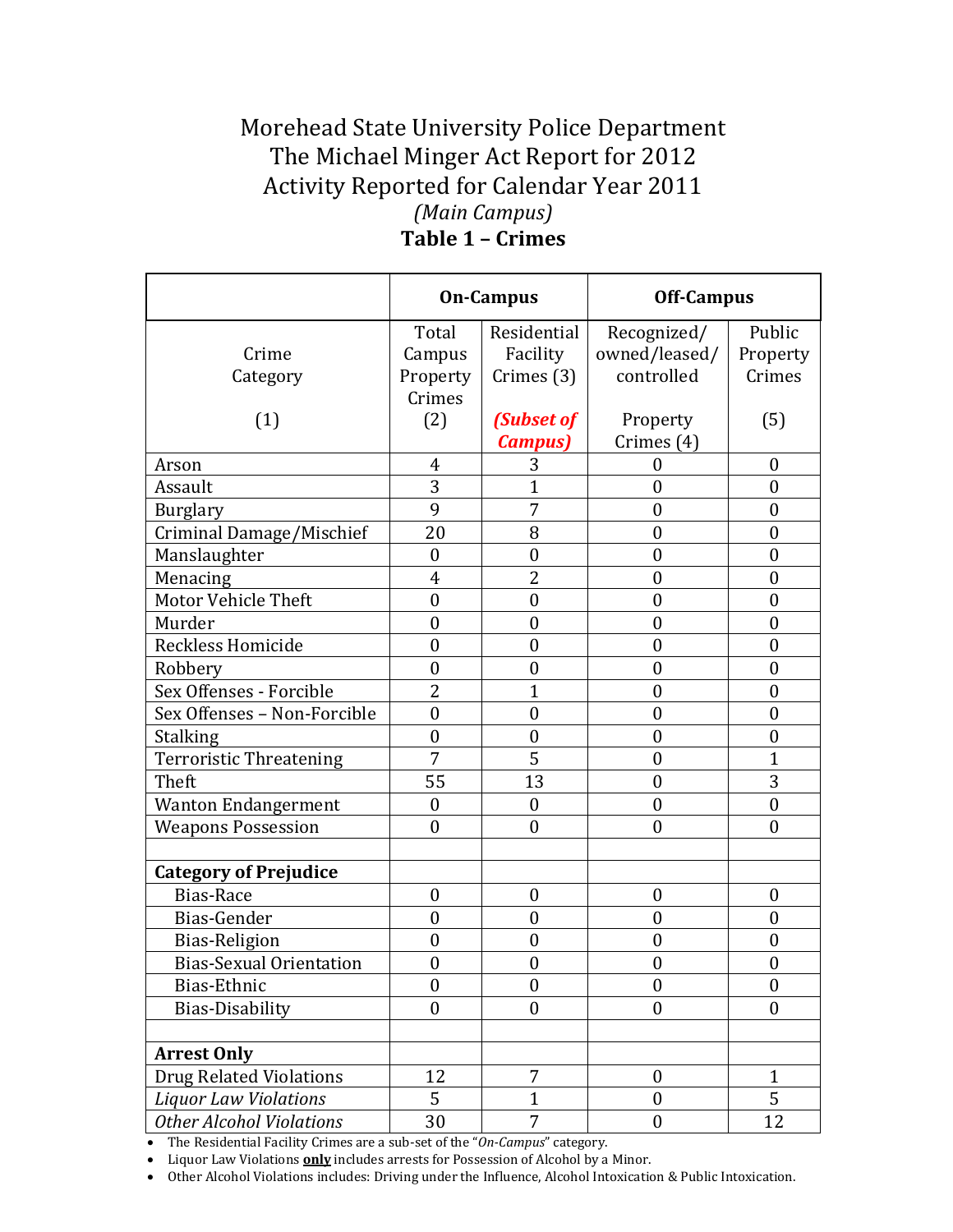# Morehead State University Police Department The Michael Minger Act Report for 2012 Activity Reported for Calendar Year 2011 *(Main Campus)* **Table 2 – Criminal Attempts**

|                                 | <b>On-Campus</b> |                  | <b>Off-Campus</b> |                  |
|---------------------------------|------------------|------------------|-------------------|------------------|
|                                 | Total            | Residential      | Recognized/       | Public           |
| Crime                           | Campus           | Facility         | owned/leased/     | Property         |
| Category                        | Property         | Crimes (3)       | controlled        | Crimes           |
|                                 | Crimes           |                  |                   |                  |
| (1)                             | (2)              | (Subset of       | Property          | (5)              |
|                                 |                  | <b>Campus</b> )  | Crimes (4)        |                  |
| Arson                           | $\boldsymbol{0}$ | $\boldsymbol{0}$ | $\boldsymbol{0}$  | $\boldsymbol{0}$ |
| Assault                         | $\boldsymbol{0}$ | $\boldsymbol{0}$ | $\overline{0}$    | $\mathbf{0}$     |
| <b>Burglary</b>                 | $\boldsymbol{0}$ | $\boldsymbol{0}$ | $\boldsymbol{0}$  | $\mathbf{0}$     |
| <b>Criminal Damage</b>          | $\overline{0}$   | $\boldsymbol{0}$ | 0                 | $\theta$         |
| Manslaughter                    | $\boldsymbol{0}$ | $\boldsymbol{0}$ | $\boldsymbol{0}$  | $\boldsymbol{0}$ |
| Menacing                        | $\boldsymbol{0}$ | $\boldsymbol{0}$ | $\boldsymbol{0}$  | $\mathbf{0}$     |
| Motor Vehicle Theft             | $\overline{0}$   | $\boldsymbol{0}$ | $\boldsymbol{0}$  | $\boldsymbol{0}$ |
| Murder                          | $\boldsymbol{0}$ | $\boldsymbol{0}$ | $\boldsymbol{0}$  | $\mathbf{0}$     |
| Reckless Homicide               | $\boldsymbol{0}$ | $\boldsymbol{0}$ | $\overline{0}$    | $\mathbf{0}$     |
| Robbery                         | $\boldsymbol{0}$ | $\boldsymbol{0}$ | $\boldsymbol{0}$  | $\mathbf{0}$     |
| Sex Offenses - Forcible         | $\boldsymbol{0}$ | $\boldsymbol{0}$ | $\overline{0}$    | $\theta$         |
| Sex Offenses - Non-Forcible     | $\boldsymbol{0}$ | $\boldsymbol{0}$ | $\boldsymbol{0}$  | $\boldsymbol{0}$ |
| <b>Stalking</b>                 | $\boldsymbol{0}$ | $\boldsymbol{0}$ | $\boldsymbol{0}$  | $\mathbf{0}$     |
| <b>Terroristic Threatening</b>  | $\boldsymbol{0}$ | $\boldsymbol{0}$ | $\boldsymbol{0}$  | $\boldsymbol{0}$ |
| Theft                           | $\boldsymbol{0}$ | $\boldsymbol{0}$ | $\boldsymbol{0}$  | $\boldsymbol{0}$ |
| <b>Wanton Endangerment</b>      | $\boldsymbol{0}$ | $\boldsymbol{0}$ | $\overline{0}$    | $\mathbf{0}$     |
| <b>Weapons Possession</b>       | $\overline{0}$   | $\boldsymbol{0}$ | $\overline{0}$    | $\theta$         |
|                                 |                  |                  |                   |                  |
| <b>Category of Prejudice</b>    |                  |                  |                   |                  |
| <b>Bias-Race</b>                | $\boldsymbol{0}$ | $\boldsymbol{0}$ | $\boldsymbol{0}$  | $\boldsymbol{0}$ |
| Bias-Gender                     | $\overline{0}$   | $\boldsymbol{0}$ | $\boldsymbol{0}$  | $\overline{0}$   |
| Bias-Religion                   | $\boldsymbol{0}$ | $\boldsymbol{0}$ | $\boldsymbol{0}$  | $\boldsymbol{0}$ |
| <b>Bias-Sexual Orientation</b>  | $\boldsymbol{0}$ | $\boldsymbol{0}$ | $\boldsymbol{0}$  | $\boldsymbol{0}$ |
| Bias-Ethnic                     | 0                | 0                | $\boldsymbol{0}$  | $\boldsymbol{0}$ |
| <b>Bias-Disability</b>          | $\overline{0}$   | $\boldsymbol{0}$ | $\boldsymbol{0}$  | $\mathbf{0}$     |
|                                 |                  |                  |                   |                  |
| <b>Arrest Only</b>              |                  |                  |                   |                  |
| <b>Drug Related Violations</b>  | $\boldsymbol{0}$ | $\boldsymbol{0}$ | $\boldsymbol{0}$  | $\mathbf{0}$     |
| <b>Liquor Law Violations</b>    | $\boldsymbol{0}$ | $\boldsymbol{0}$ | $\boldsymbol{0}$  | $\boldsymbol{0}$ |
| <b>Other Alcohol Violations</b> | $\boldsymbol{0}$ | 0                | $\boldsymbol{0}$  | $\mathbf{0}$     |

The Residential Facility Crimes are a sub-set of the "On-Campus" category.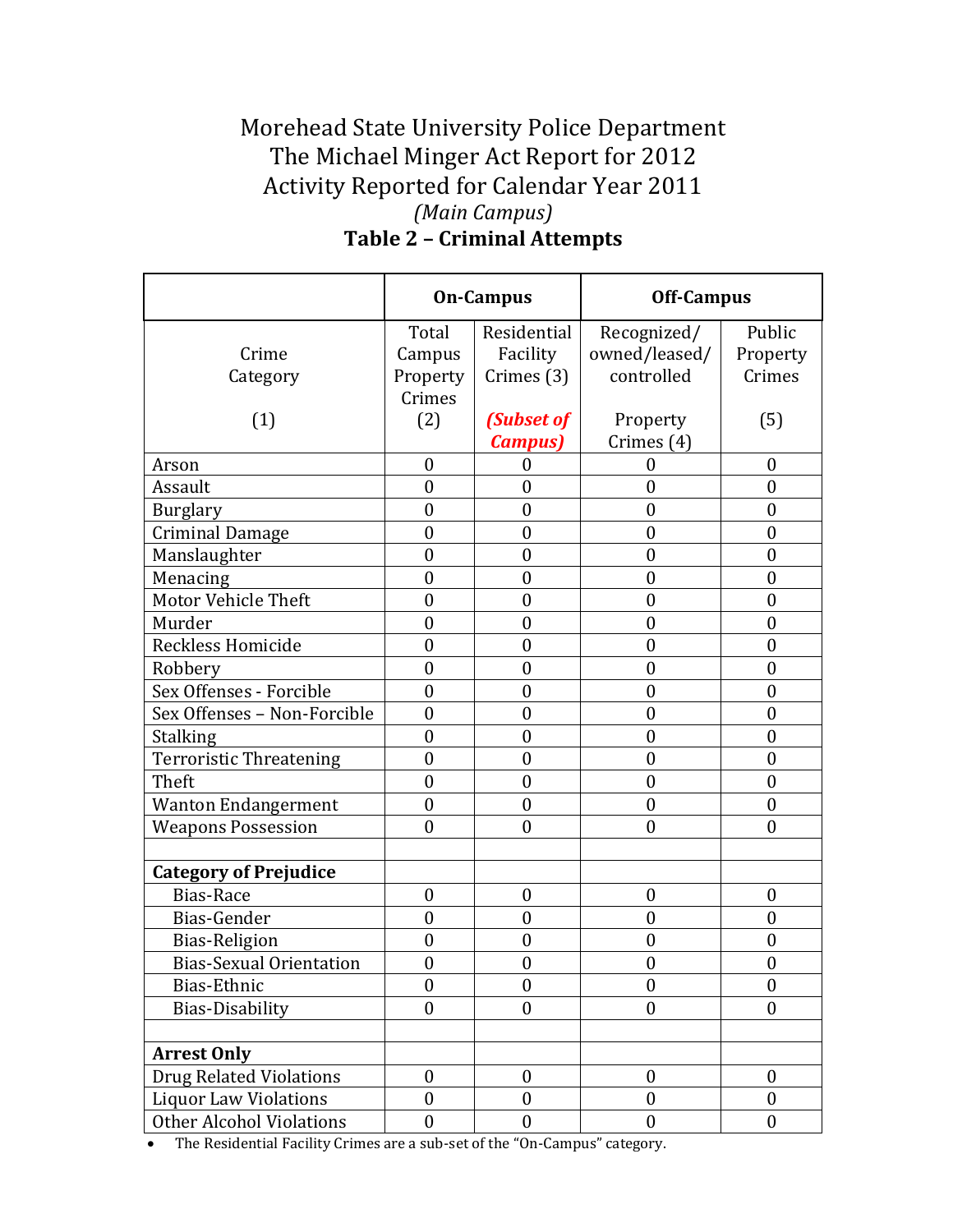# Morehead State University Police Department The Michael Minger Act Report for 2012 Activity Reported for Calendar Year 2011 *(Main Campus)*

# **Table 3 – Incidents Reported by Non-Law Enforcement Officials**

|                                 | On-Campus        |                  | Off-Campus       |                  |
|---------------------------------|------------------|------------------|------------------|------------------|
|                                 | Total            | Residential      | Recognized/      | Public           |
| Crime                           | Campus           | Facility         | owned/leased/    | Property         |
| Category                        | Property         | Crimes (3)       | controlled       | Crimes           |
|                                 | Crimes           |                  |                  |                  |
| (1)                             | (2)              | (Subset of       | Property         | (5)              |
|                                 |                  | <b>Campus</b> )  | Crimes (4)       |                  |
| Arson                           | $\boldsymbol{0}$ | $\boldsymbol{0}$ | $\overline{0}$   | 0                |
| Assault                         | $\overline{0}$   | $\overline{0}$   | $\boldsymbol{0}$ | $\overline{0}$   |
| <b>Burglary</b>                 | $\boldsymbol{0}$ | $\boldsymbol{0}$ | $\boldsymbol{0}$ | $\boldsymbol{0}$ |
| <b>Criminal Damage</b>          | $\overline{0}$   | $\boldsymbol{0}$ | $\boldsymbol{0}$ | $\overline{0}$   |
| Manslaughter                    | $\overline{0}$   | $\boldsymbol{0}$ | $\boldsymbol{0}$ | $\boldsymbol{0}$ |
| Menacing                        | $\boldsymbol{0}$ | $\boldsymbol{0}$ | $\boldsymbol{0}$ | $\boldsymbol{0}$ |
| Motor Vehicle Theft             | $\boldsymbol{0}$ | $\boldsymbol{0}$ | $\boldsymbol{0}$ | $\boldsymbol{0}$ |
| Murder                          | $\boldsymbol{0}$ | $\boldsymbol{0}$ | $\boldsymbol{0}$ | $\boldsymbol{0}$ |
| Reckless Homicide               | $\mathbf{0}$     | $\boldsymbol{0}$ | $\boldsymbol{0}$ | $\boldsymbol{0}$ |
| Robbery                         | $\boldsymbol{0}$ | $\boldsymbol{0}$ | $\boldsymbol{0}$ | $\boldsymbol{0}$ |
| Sex Offenses - Forcible         | $\overline{0}$   | $\overline{0}$   | $\boldsymbol{0}$ | $1*$             |
| Sex Offenses - Non-Forcible     | $\boldsymbol{0}$ | $\boldsymbol{0}$ | $\boldsymbol{0}$ | $\boldsymbol{0}$ |
| Stalking                        | $\boldsymbol{0}$ | $\boldsymbol{0}$ | $\boldsymbol{0}$ | $\boldsymbol{0}$ |
| <b>Terroristic Threatening</b>  | $\mathbf{0}$     | $\boldsymbol{0}$ | $\boldsymbol{0}$ | $\boldsymbol{0}$ |
| Theft                           | $\boldsymbol{0}$ | $\boldsymbol{0}$ | $\boldsymbol{0}$ | $\boldsymbol{0}$ |
| Wanton Endangerment             | $\boldsymbol{0}$ | $\boldsymbol{0}$ | $\boldsymbol{0}$ | $\overline{0}$   |
| <b>Weapons Possession</b>       | $\boldsymbol{0}$ | $\boldsymbol{0}$ | $\boldsymbol{0}$ | 0                |
|                                 |                  |                  |                  |                  |
| <b>Category of Prejudice</b>    |                  |                  |                  |                  |
| <b>Bias-Race</b>                | $\boldsymbol{0}$ | $\boldsymbol{0}$ | $\boldsymbol{0}$ | 0                |
| Bias-Gender                     | $\boldsymbol{0}$ | $\boldsymbol{0}$ | $\boldsymbol{0}$ | $\boldsymbol{0}$ |
| Bias-Religion                   | $\boldsymbol{0}$ | $\boldsymbol{0}$ | $\boldsymbol{0}$ | $\boldsymbol{0}$ |
| <b>Bias-Sexual Orientation</b>  | $\overline{0}$   | $\boldsymbol{0}$ | $\overline{0}$   | $\overline{0}$   |
| Bias-Ethnic                     | $\boldsymbol{0}$ | $\boldsymbol{0}$ | $\boldsymbol{0}$ | 0                |
| <b>Bias-Disability</b>          |                  |                  |                  |                  |
|                                 |                  |                  |                  |                  |
| <b>Arrest Only</b>              |                  |                  |                  |                  |
| <b>Drug Related Violations</b>  | $\boldsymbol{0}$ | $\boldsymbol{0}$ | $\boldsymbol{0}$ | $\boldsymbol{0}$ |
| <b>Liquor Law Violations</b>    | $\boldsymbol{0}$ | $\boldsymbol{0}$ | $\boldsymbol{0}$ | $\boldsymbol{0}$ |
| <b>Other Alcohol Violations</b> | $\boldsymbol{0}$ | $\boldsymbol{0}$ | $\boldsymbol{0}$ | $\boldsymbol{0}$ |

The Residential Facility Crimes are a sub-set of the "On-Campus" category

 Sex Offense was reported to the Office of Counseling and Health Services and was not investigated by Law Enforcement.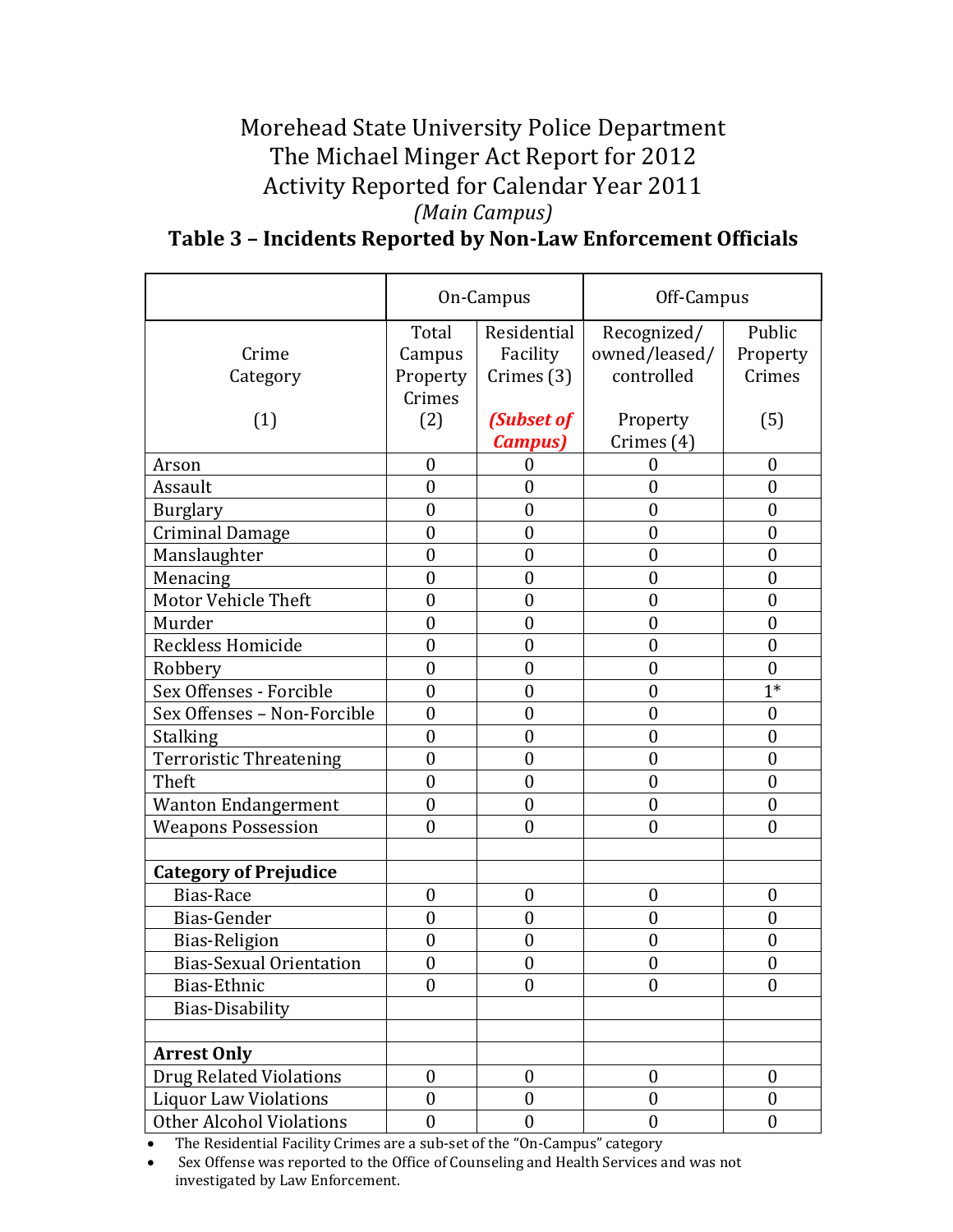Morehead State University Police Department The Michael Minger Act Report for 2012 Activity Reported for Calendar Year 2011

### **Regional Campuses**

Morehead State University – Ashland Regional Campus Morehead State University – Jackson Regional Campus Morehead State University – Mt. Sterling Regional Campus Morehead State University – Prestonsburg Regional Campus Morehead State University – West Liberty Regional Campus

There were no reportable crimes for any of the Regional Campuses for 2011.